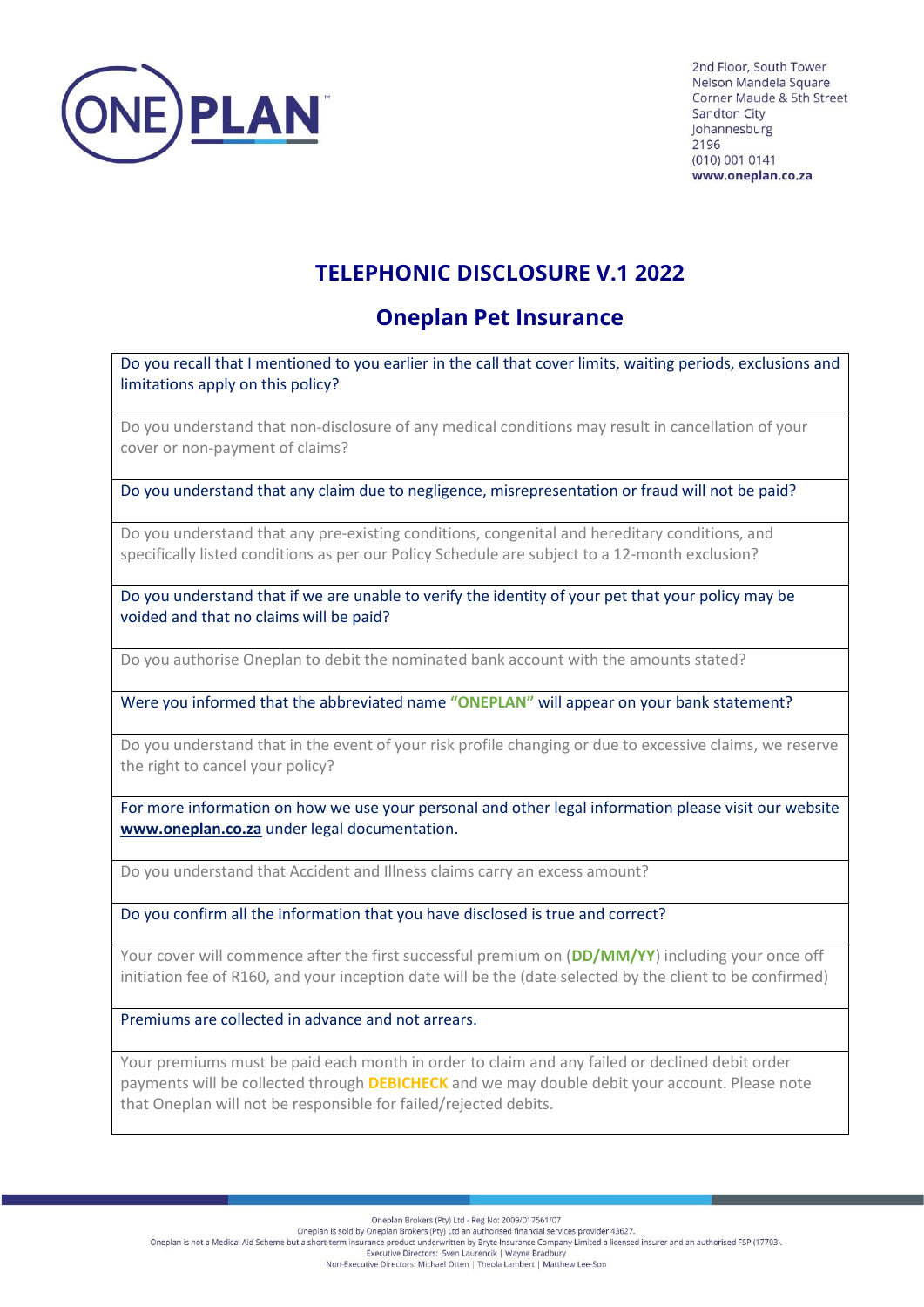

2nd Floor, South Tower Nelson Mandela Square Corner Maude & 5th Street **Sandton City** Johannesburg 2196 (010) 001 0141 www.oneplan.co.za

You will be notified in writing, **31 days** prior to any amendments or premium increases to your Oneplan Policy. Premiums may be increased annually on a group basis and not individually. This service is rendered without the benefit of a full financial needs analysis and therefore you must read all your policy documentation, which will be made available to you via email and immediately via the App on approval of your policy. Please remember all documentation is available online at all times.

You have a 7-day cooling off period in which you may cancel your policy or request your policy documentation should you not have received it, after which, we will assume that you have received all information and that you have accepted the terms and conditions contained in the policy wording.

Any cancellation requests WITHIN the 7-day cooling off period, for which we have collected a premium will be refunded to you provided that no benefit has yet been paid or claimed.

Oneplan Brokers is an authorised financial services provider, FSP43627. I [name and surname] am a representative working under supervision providing intermediary services, limited to "scripted intermediary services", and I am not authorised to provide advice. I am mandated to offer this product on behalf of Oneplan Brokers (Pty) Ltd. Oneplan is underwritten by Bryte Insurance Company Limited a licensed insurer and an authorised FSP17703.

Should you have any complaints please refer to our complaints resolution policy which is linked in the combined policy wording document. To conclude this policy, we now need your explicit confirmation as follows please.

Do you consent for us to refer all claims submitted to us for verification?

Do you confirm that you have understood the Terms and Conditions of this product?

Do you confirm that you have agreed to take this product with us?

Oneplan also offers health insurance, motor vehicle and household contents Insurance , can we arrange a competitive quote for you?

It is extremely important that you read your Welcome E-mail with your combined Policy Document, this will tell you everything you need to know about your cover and how to use it.

I will send this to you shortly after our call. You will also be receiving an SMS with your Login and Password for the Oneplan app, and a separate e-mail that will give you all the info about our Premium Onepet Pet Store and how you can shop and get your goodies delivered to your door. As I'm sure you know by now, we really LOVE pets, and we really care about their wellbeing and health, so after you have registered in the Oneplan app and login, make sure to click on and explore the Pet Wellness, you can create a profile for your pet(s), upload their cutest profile pic, and you will unlock your pet wellness tracker. We will then send you notifications to help you keep track of important annual check ups and

Oneplan Brokers (Pty) Ltd - Reg No: 2009/017561/07

Oneplan is sold by Oneplan Brokers (Pty) Ltd an authorised financial services provider 43627.<br>Oneplan is not a Medical Aid Scheme but a short-term insurance product underwritten by Bryte Insurance Company Limited a license

Executive Directors: Sven Laurencik | Wayne Bradbury Non-Executive Directors: Michael Otten | Theola Lambert | Matthew Lee-Son